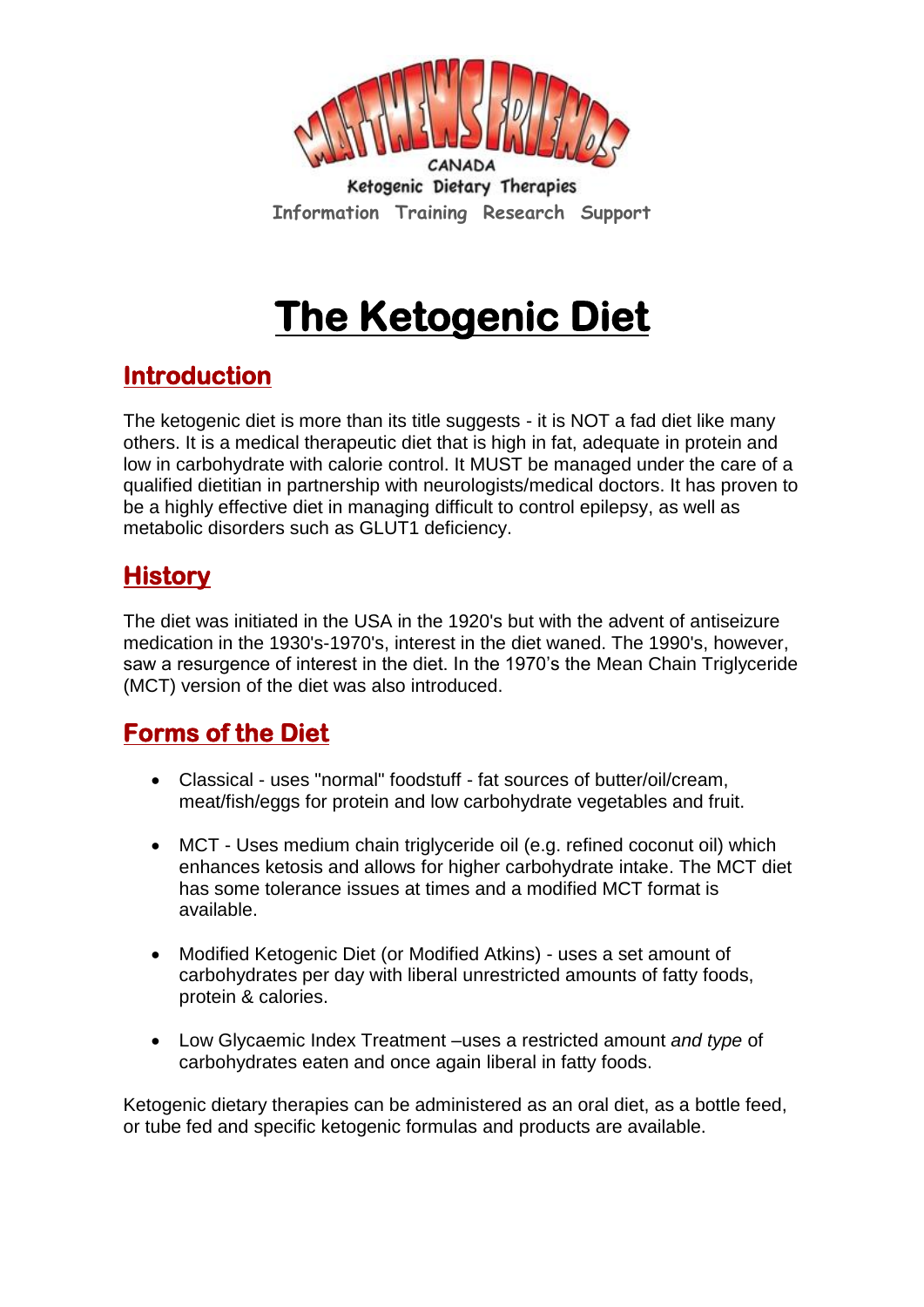

Ketogenic Dietary Therapies **Information Training Research Support**

## **How the Diet Works**

There is much debate in this area! The diet appears to "mimic starvation" by using fat as an alternative fuel source for the body, producing ketones. These ketones may then have an anti-seizure effect.

Following ketogenic diet initiation, the hope is for a patient to become seizure free and reduce/remove any anti-seizure medication. This DOES happen for some, but there are also other degrees of success on the diet:

- Reduction in number of and intensity of seizures
- Reduction in medication use and their subsequent side effects
- Increased alertness
- Improvement in behavioural problems
- Improvement in learning ability
- QUALITY OF LIFE!

### **Common Concerns and Fears**

Arguments against using the diet usually consist of the following:

#### *"The diet is difficult"*

It depends what is meant by "difficult" – It is difficult to watch your child or loved one experience seizures, suffer the side effects of medication, or you may feel hopeless in the fight against epilepsy. Spending extra time in the kitchen on ketogenic diet meal preparation and diet administration may seem daunting. Being actively involved in treatment while seeing benefits of the diet may not be as difficult once put into action.

For adults suffering reduced quality of life as a result of seizure and medication side effects, the ketogenic diet may offer increased social opportunities, and freedom to work or drive a vehicle. It may be difficult as an adult to change dietary habits, but giving the ketogenic diet a trial of 3 to 6 months helps ease the transition, provides time for adjusting the diet and seeing benefits.

#### *"It is unpalatable"*

ALL forms of ketogenic dietary therapies are high fat, adequate protein and low in carbohydrate. As much as possible we work from the usual meals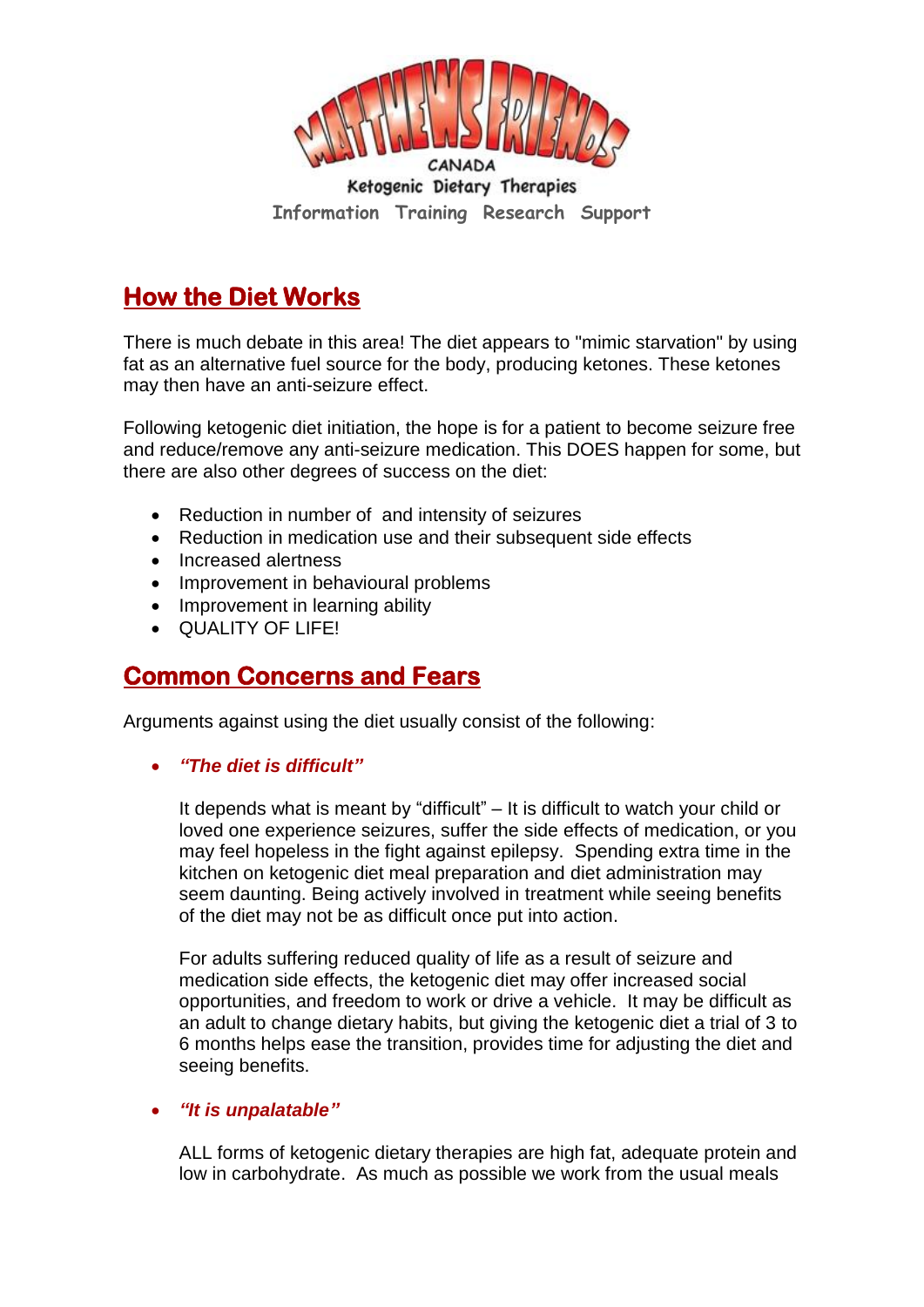

Ketogenic Dietary Therapies **Information Training Research Support**

made at home using seasonings and ingredients that work with the ketogenic diet prescribed. In some instances, we do have to change some of the home meal ingredients to make it more 'ketogenic'. There many good ketogenic recipes and cookbooks available in addition to the Matthew's Friends website *(please make sure you work with your dietitian to adapt the recipes for your own dietetic prescription).*

#### **"***It Won't Work for Everyone***"**

Unfortunately, the ketogenic diet doesn't work for everyone, but it does have a good success rate for drug resistant epilepsies, as good as any new anti-epileptic drug that is currently on the market. Medications, surgery, or Vagus Nerve Stimulation will also not work for everyone. When 2 medications have failed, the chance of a  $3<sup>rd</sup>$  working is reduced to 12% and a  $4<sup>th</sup>$  is then reduced to 5%. We can usually tell within 3 months whether a ketogenic dietary therapy is going to be helpful or not.

#### *"The positive effects may not last"*

Often this is not the case. If the diet's positive effects suddenly change or are reduced, the diet prescription may need fine tuning and your dietitian will offer expert advice on this as you go along. *Breakthrough seizures can be treated* by changing the ratio, the calories, the timing/size of meals/snacks, changing the diet format as well as drug weaning.

#### *"The diet won't work for adults"*

There is published evidence stretching back to the 1930's and recent international experience showing that diet manipulation can have an impact on seizures and associated symptoms in adults. It is suggested that approximately 40-50% of adults on supervised ketogenic diet therapy will achieve a 50% reduction in seizures; some benefiting more or less than this.

Other less quantifiable benefits commonly reported are:

- An improvement in energy levels and general 'zest for life'
- A shorter hangover time after seizures
- An improved clarity of thought and ability to make decisions
- A feeling of gaining some control over life that, in time, leads to improved mental health

#### *Please note that any type of Ketogenic Dietary Therapy should only be undertaken with strict medical supervision by an experienced team.*